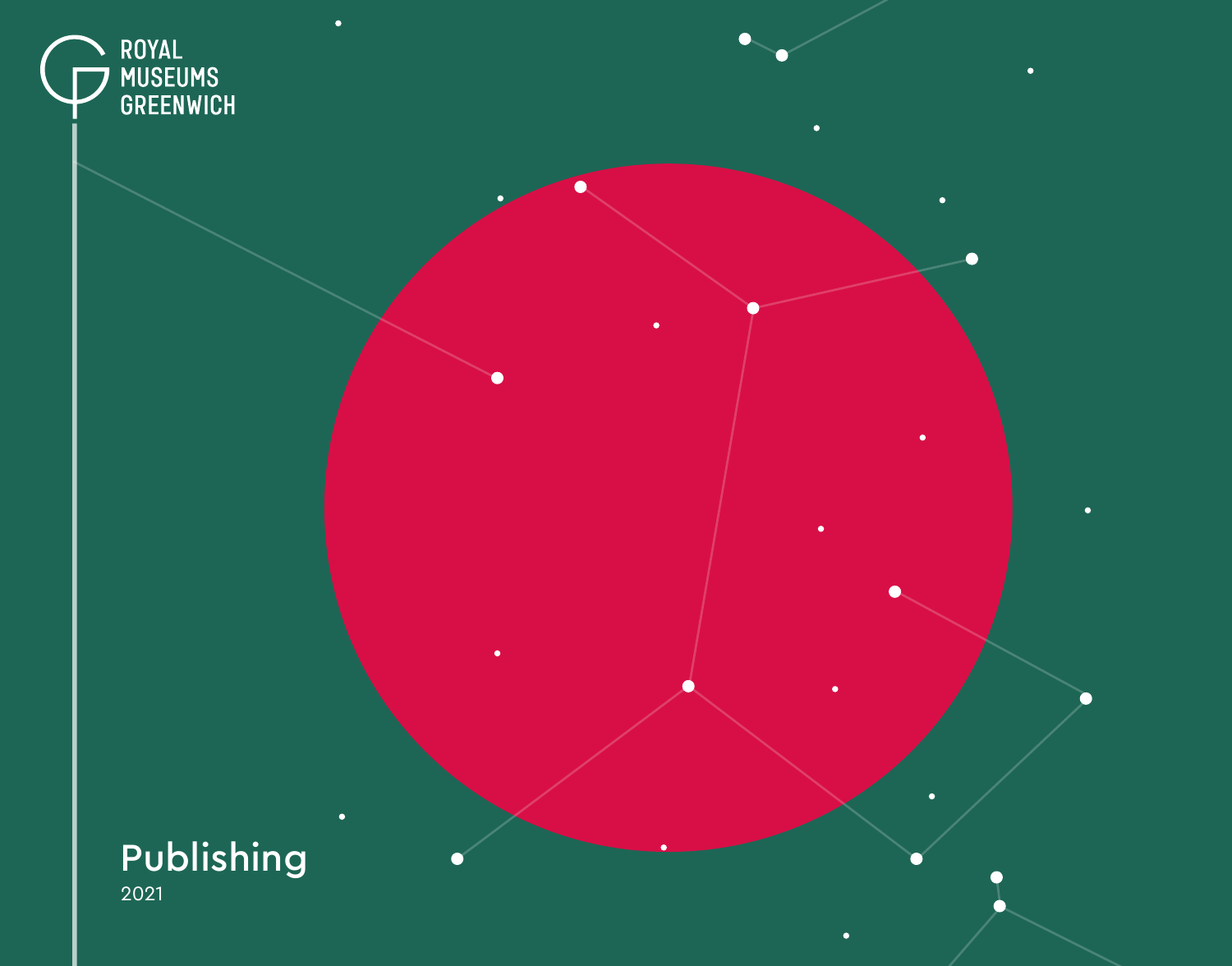It is with great excitement that Royal Museums Greenwich announces the list of publications planned for 2021. The list of books presented in this catalogue showcase world-leading expertise, fascinating stories and beautiful artworks inspired by the sea, ships, time and the stars. Every purchase supports the Museum to help fund research, exhibitions and acquisitions.

We hope you enjoy reading them as much as we've enjoyed producing them.

Royal Museums Greenwich Publishing team

## **New for 2021**



**Dressed to Kill**  British Naval Uniform, Masculinity and Contemporary Fashions, 1748–1857 Dr Amy Miller

Updated and expanded, this is the long awaited second edition of Dr Amy Miller's definitive exploration of naval identity and masculinity. Boasting more than 100 images of the National Maritime Museum's extensive uniform collection, along with a selection of patterns, this unique publication analyses the historic origins of British naval uniform and its influence on contemporary fashion.

1 October 2021 ISBN 978-1-906367-87-9 £30.00, paperback 230 x 170 mm, 240pp, 100+ colour photos Categories: Military Uniforms and Insignia. Fashion and Textile Design, Maritime History Thema code: JWTU, AKT, NHTN



**Pirates** Fact and Fiction David Cordingly and John Falconer

The image of the pirate never fails to capture the imagination. The cut-throat robbers of history who plundered richly laden merchant ships are legendary. But piracy was more brutal and rebellious than some of the best artistic descriptions let on. This new publication is the first port of call for anyone keen to separate the fact from the fiction.

25 March 2021 ISBN 978-1-906367-77-0 £20.00, hardback 230 x 170 mm, 208pp Categories: Sea Stories, Maritime History Thema code: FJN, NHTM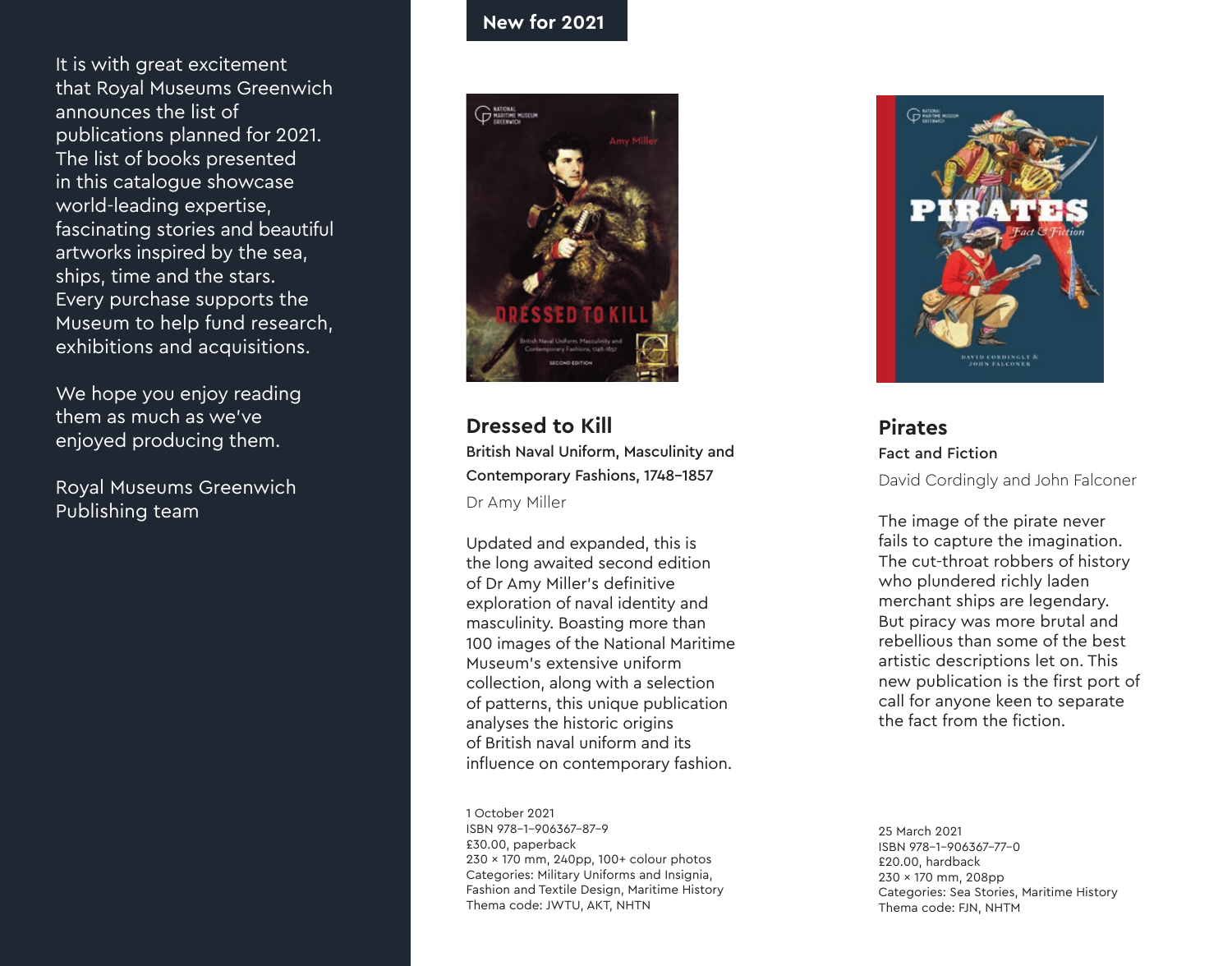## **New for 2021**



**About Time Too** A Miscellany of Time Royal Observatory Greenwich

*How old is Earth? Can we look back in time? How long is a light year? What is Greenwich Mean Time? When did time begin?* 

It's high time you knew the answers to these and many more intriguing questions, so why not pass the time reading this light-hearted, illustrated miscellany, packed with amazing facts from the time experts at the Royal Observatory.

1 April 2021 ISBN 978-1-906367-66-4 £12.99, hardback 172 x 132 mm, 160pp 100 mono line drawings Categories: Time Thema code: PGZ



#### **The Solar System** A Cosmic Adventure

Elizabeth Avery

Are you a super-massive space fan? Great! Let us take you on an adventure through the Solar System and BEYOND! Do you want to find out where you can find rubber-duck-shaped space rocks, ice-spewing volcanoes and raindrops the size of mini marshmallows? Fasten your seatbelts and prepare to have your brain boggled by the amazing world of space science and astronomy!

15 May 2021 ISBN 978-1-906367-78-7 £12.99, hardback 270 x 215 mm, 48pp Categories: Children's/ teenage general interest: Space, stars and the Solar System Thema code: YNNZ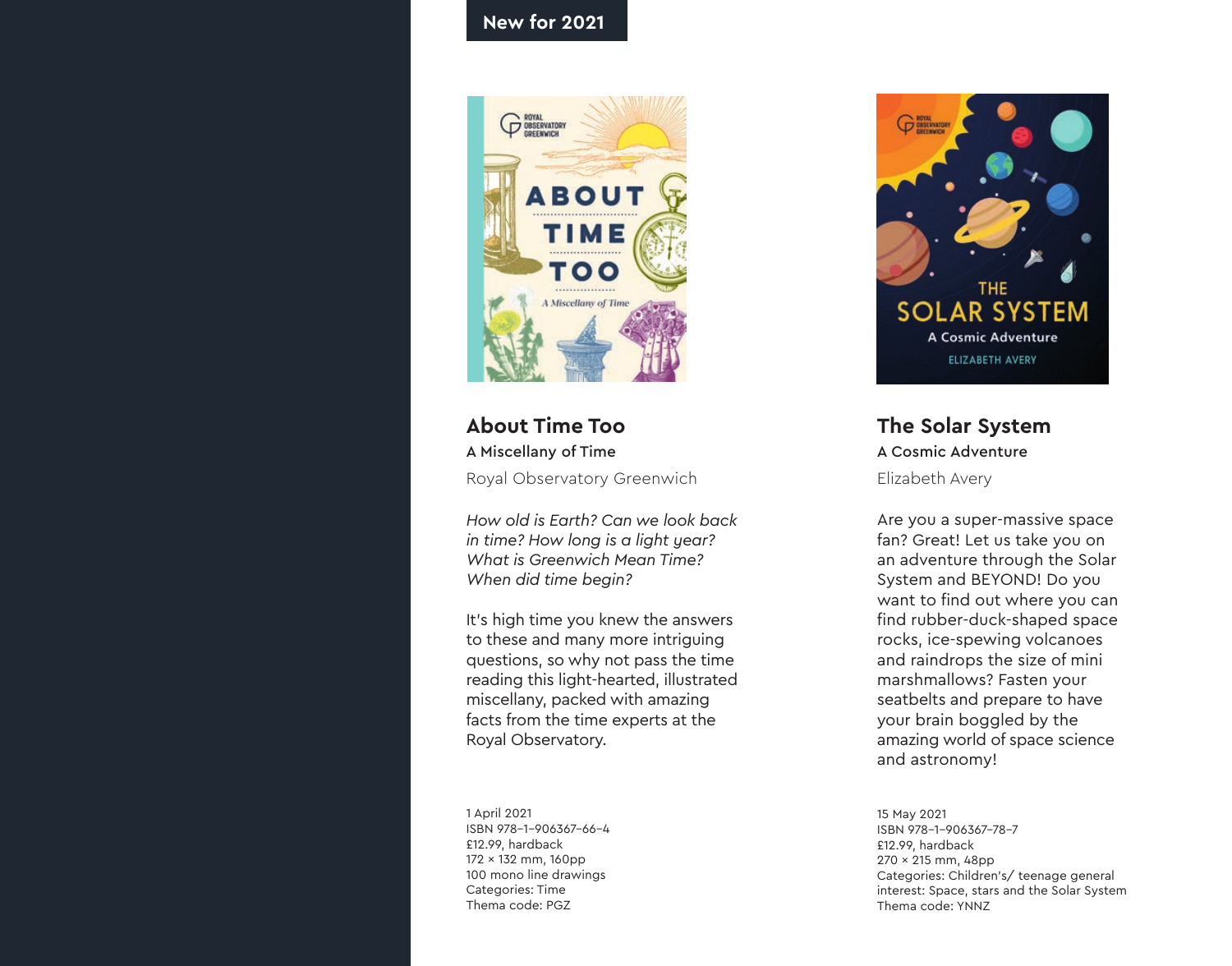# **Royal Observatory Greenwich Illuminates series**

Royal Observatory Greenwich Illuminates is the brilliant new astronomy series from experts at the renowned home of time and space. The Observatory's very own team of astronomers have written a whole host of accessible guides to everything in the cosmos, from stars and planets to the exploration of space! This exciting new series from the Royal Observatory in Greenwich launches in 2021 with five fascinating titles, with more due to land in 2022. **Stars** 

'As a concise introduction, *Planets* manages to cover an impressive amount and will undoubtedly leave the reader keen to learn more.'

★★★★★ BBC Sky at Night



Royal Observatory Greenwich Illuminates series Dr Greg Brown

Whether stargazing with the naked eye or observing deep space with the largest telescopes in the world, humans have a seemingly neverending fascination with the stars. But it's only in the last century or so that the natures of these distant lights have been revealed. How are stars born and how long do they live? Find out as astronomer Dr Greg Brown illuminates us about the lives of stars.

February 2021 ISBN 978-1-906367-81-7 £9.99, paperback 109 x 178 mm, 128pp Categories: Galaxies and Stars; Cosmology and the Universe Thema code: PGS, PGK



#### **Planets** Royal Observatory Greenwich Illuminates series

Dr Emily Drabek-Maunder

From a planet with a hexagonal storm to the home of the Solar System's largest volcano, our neighbouring bodies are unique and fascinating places. Could there be life on Mars? How many planets are there outside the Solar System? There's still much we don't know about the Universe but astronomer Dr Emily Drabek-Maunder shows how far we've come in this essential guide to planets.

February 2021 ISBN 978-1-906367-82-4 £9.99, paperback 109 x 178 mm, 128pp Categories: The Sun and Planets; Cosmology and the Universe Thema code: PGS, PGK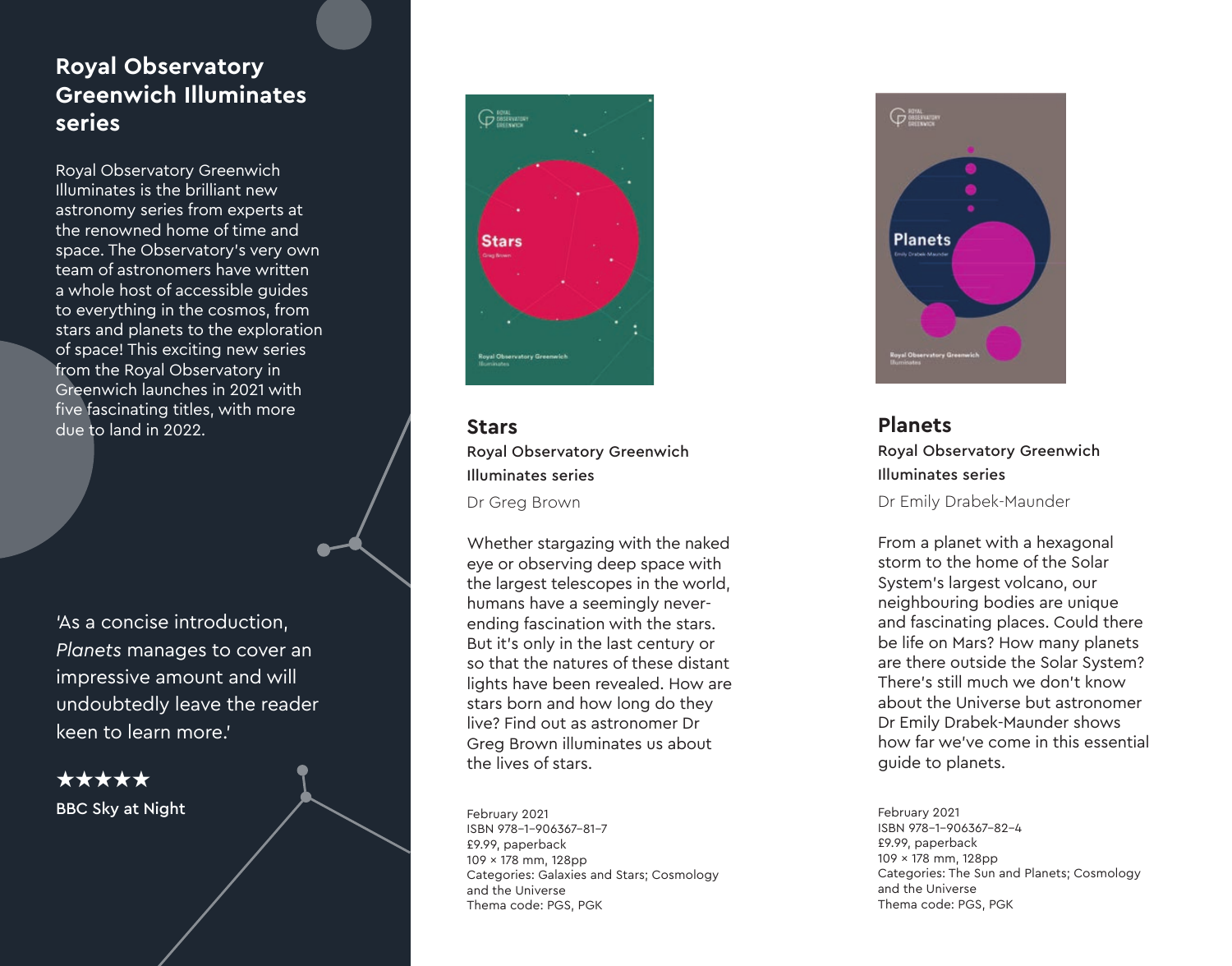#### **Royal Museums Greenwich Illumintates series**



## **Space Exploration**  Royal Observatory Greenwich Illuminates series

Dhara Patel

Over the past 70 years, drastic leaps in technology have revealed the deepest parts of our solar system and seen humans step foot on the Moon. What have we learnt from sending people and robots into space? From the early Apollo ventures to commercial spaceflight, Dhara Patel's concise history highlights incredible breakthroughs as well as contemplating future endeavours.

1 July 2021 ISBN 978-1-906367-88-6 £9.99, paperback 109 x 178 mm, 160pp Categories: Space Exploration; Cosmology and the Universe Thema code: TTDX, PG



**The Sun**  Royal Observatory Greenwich Illuminates series Brendan Owens

Explore the star on our doorstep, charting the journey from ancient superstition to the deep scientific mysteries yet to be resolved. Astronomer Brendan Owens examines the features and processes at work in the Sun, revealing the interconnected sciences involved in finding out more about it and the practical importance of doing so for our modern world.

2 September 2021 ISBN 978-1-906367-86-2 £9.99, paperback 109 x 178 mm, 128pp Categories: Solar System: the Sun and the Planets; Cosmology and the Universe Thema code: PGS, PGK



**Black Holes**  Royal Observatory Greenwich Illuminates series Dr Ed Bloomer

Black holes are often clever plot devices in science fiction media, but these peculiar objects are real, although fiendishly tricky to comprehend. Starting with the basic principles, astronomer Ed Bloomer provides an accessible guide to one of space's most notorious concepts, with a bit of time travel thrown in. Read on for the fate of the Universe, how to win a Nobel prize and even what to do if you fall into a black hole!

2 September 2021 ISBN 978-1-906367-85-5 £9.99, paperback 109 x 178 mm, 128pp Categories: Astronomy, Space and Time; Cosmology and the Universe Theme code: PGS, PGK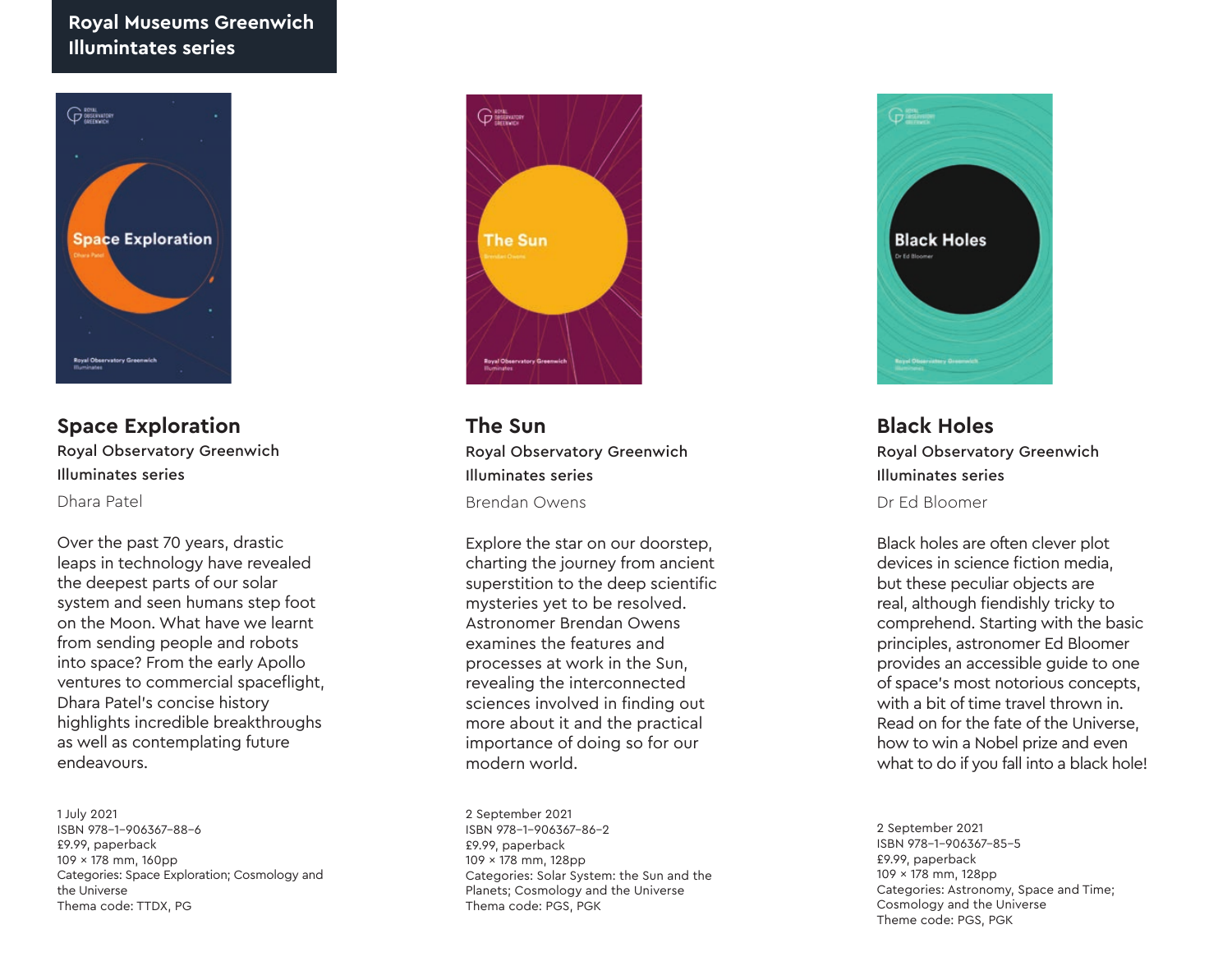

## **Royal Greenwich**

Hardback ISBN 978-1-906-367-75–6 £20.00 230 x 170 mm 176pp



## **Stripes and Types of the Royal Navy**

Hardback ISBN 978-1-906367-71-8 £9.99 148 x 105 mm 80pp

# MAP OF THE MOON

## **Map of the Moon**

Hardback ISBN 978-1-906367-60-2 £12.99 220 x 220 mm 120pp



## **John Harrison and the Quest for Longitude**

Hardback ISBN 978-1-906367-69-5 £12.99 210 x 148 mm 112pp



# **Figureheads**

Hardback ISBN 978-1-906367-63-3 £12.99 206 x 155 mm 160pp



# **On The Line**

Hardback ISBN 978-1-906367-61-9 £8.99 178 x 125 mm 56pp



## **The Armada Portrait**

Hardback ISBN 978-1-906367-68-8 £12.99 206 x 155 mm 80pp







100 0 100 0 100 0

## **Cookery for Seamen**

Hardback ISBN 978-1-906367-62-6 £6.99  $148 \times 105$  mm 88pp

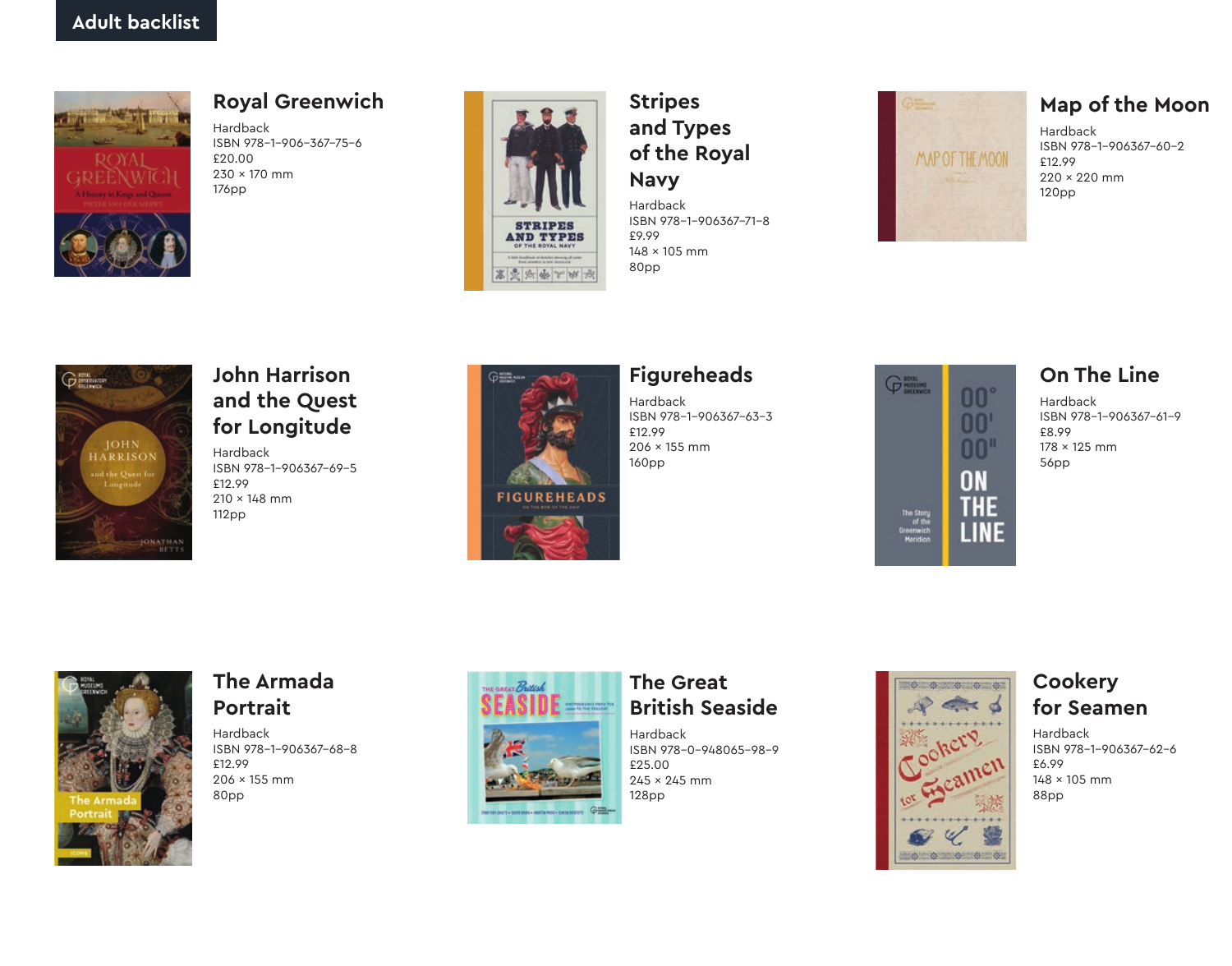

#### **ABC of the Sea**

Board book ISBN 978-1-906367-79-4 £5.99 170 x 170 mm 16pp



# **123 of the Sea**

Board book ISBN 978-1-906367-80-0 £5.99 170 x 170 mm 16pp



#### **At Sea Without Tea**

Paperback ISBN 978-1-906367-65-7 £8.99 270 x 215 mm 32pp



#### **Pirate Gran**

Paperback ISBN 978-1-906376-07-7 £6.99 250 x 250 mm 32pp



#### **Pirate Gran and the Monsters**

Paperback ISBN 978-1-906367-55-8 £6.99 250 x 250 mm 32pp



## **Pirate Gran Goes for Gold**

Paperback ISBN 978-1-906367-48-0 £6.99 250 x 250 mm 32pp



## **Space Adventures Sticker Activity Book**

Paperback ISBN 978-1-906367-70-1 £6.99 270 x 210 mm 32pp



## **Ted's Great Space Adventure**

Paperback ISBN 978-1-906367-67-1 £6.99 270 x 210 mm 32pp



## **Royal Museums Greenwich Kids' Handbook**

Paperback ISBN 978-1-906367-73-2 £6.00 210 x 158 mm 50pp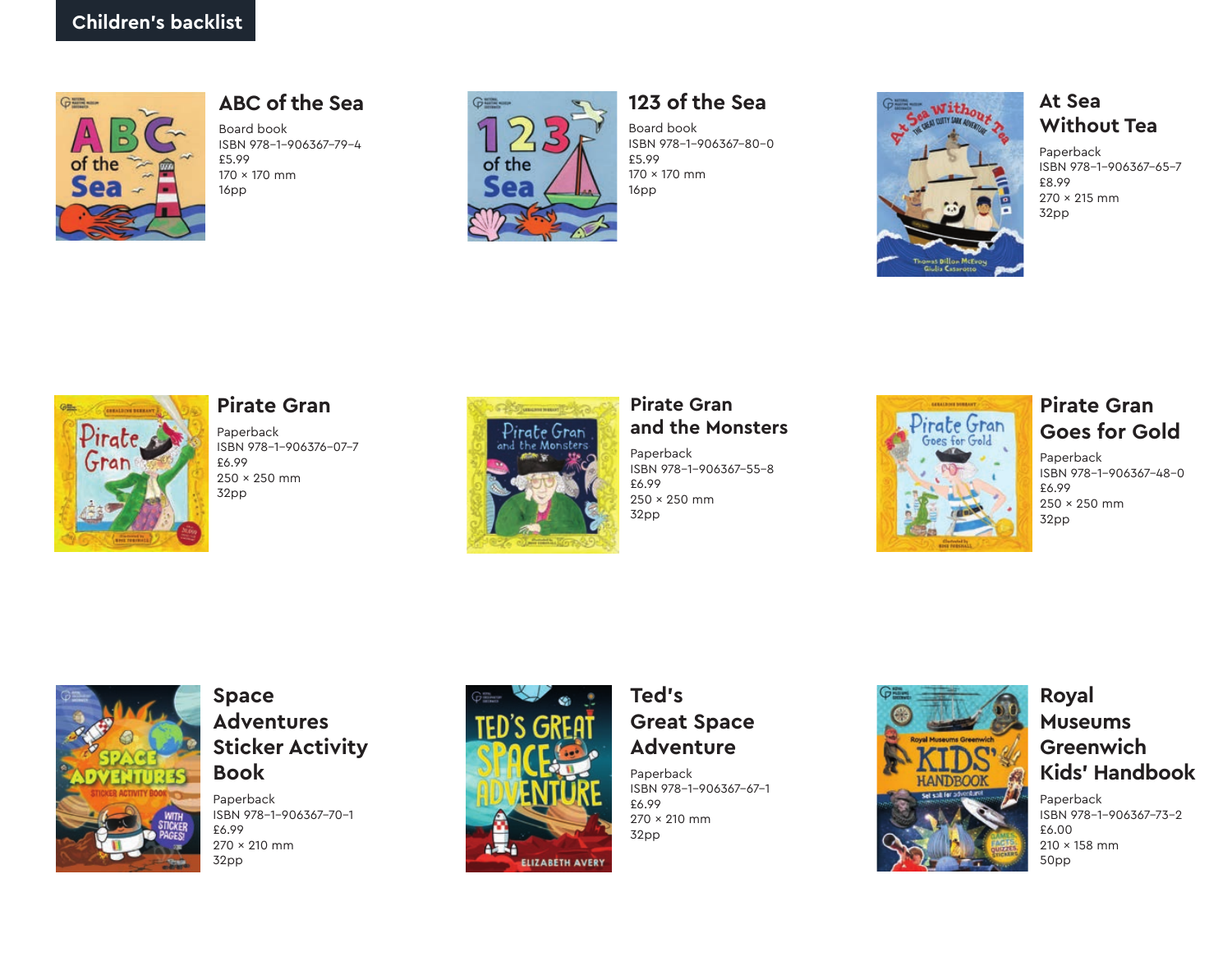#### **Royal Museums Greenwich guidebooks**



## **National Maritime Museum Souvenir Guide**

Paperback ISBN 978-0-948065-99-6 £6.00 210 x168mm 64pp



## **Royal Observatory Souvenir Guide**

Paperback ISBN 978-0-906367-64-0 £6.00 210 x168mm 64pp



## **Maritime Greenwich Guidebook**

Paperback ISBN 978-1-906367-59-6 £6.00 210 x168mm 80pp



## **The Queen's House Souvenir Guide**

Paperback ISBN 978-1-906367-5 £6.00 210 x168mm 80pp



## **Cutty Sark Souvenir Guide**

Paperback ISBN 978-0-957207-00-4 £6.00 195 x160mm 64pp



# **Treasures of Royal Museums Greenwich**

Paperback ISBN 978-0-948065-20-0 £20.00 189 x 246 mm 224pp